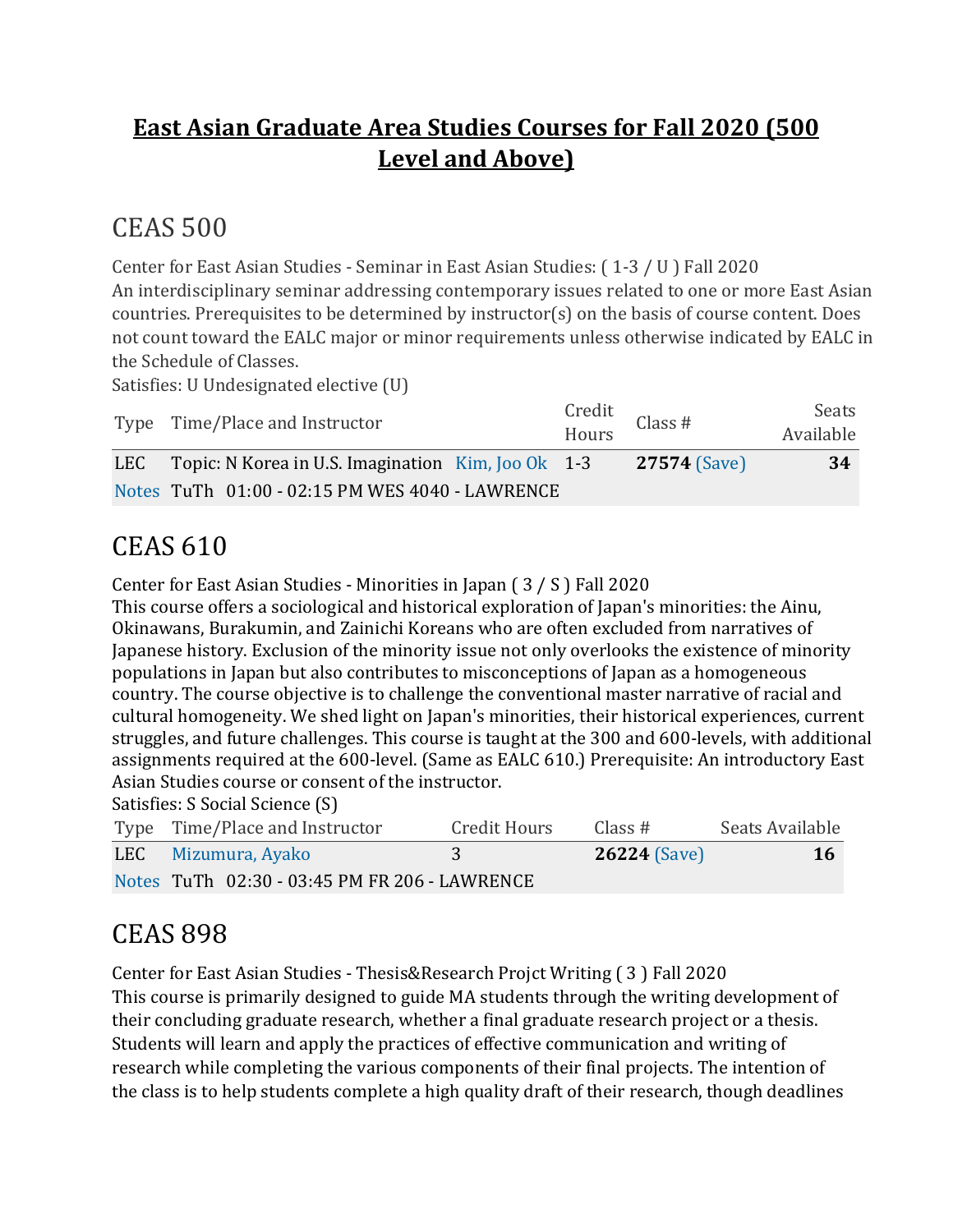and assignment may relate to practice in graduate level research writing in general. Within an interdisciplinary framework and an understanding of rhetorical distinctions across various epistemologies, students will practice relevant modeling of academic literature reviews, transparency in communicating research practices, analyzing/interpreting texts, data, or other information, and introducing and concluding their work. (Same as GIST 898.) Prerequisite: GIST 710.

| Type Time/Place and Instructor             | Credit Hours | Class #             | Seats Available |
|--------------------------------------------|--------------|---------------------|-----------------|
| THE Beinek, Justyna                        |              | <b>28589 (Save)</b> | 30              |
| Notes M 05:30 - 08:30 PM BA 110 - LAWRENCE |              |                     |                 |

## COMS 557

Communication Studies - East Asian Communication ( 3 / S ) Fall 2020 Explores the major communication theories and research in the East Asian cultural contexts by focusing on the Chinese, Japanese, and Korean cultures. Examines, from a broader perspective, certain cultural values (e.g. harmony, hierarchy, conservatism, and modernism) upheld in East Asian cultures and their influences on people's communicative behaviors in an age of globalization. Students explore issues of history, identity, verbal and non-verbal symbols, stereotypes, prejudice, values and thought patterning systems in the East Asian cultural context from a communicative perspective. This course is designed as a bridge course and meets with a graduate level section of the same title. Prerequisite: COMS 246. Satisfies: S Social Science (S)

| Type Time/Place and Instructor                  | Credit Hours  | Class#              | Seats<br>Available |
|-------------------------------------------------|---------------|---------------------|--------------------|
| LEC Zhang, Yan Bing                             | $\mathcal{R}$ | <b>27512 (Save)</b> | 30                 |
| Notes TuTh 11:00 - 12:15 PM WES 4007 - LAWRENCE |               |                     |                    |

#### EALC 509

East Asian Languages&Cultures - Religion in Japan ( 3 / AE42 / GE3H / H / NW / W ) Fall 2020 Survey of religious thought and practice in Japan from the Jomon period to the present. (Same as REL 509.)

Satisfies: Goal 4 Outcome 2 (AE42) , Goal 3 Arts and Humanities (GE3H) , H Humanities (H) , NW Non-Western Culture (NW) , World Culture (W)

| Type Time/Place and Instructor                 | Credit Hours | Class #             | Seats Available |
|------------------------------------------------|--------------|---------------------|-----------------|
| LEC Lindsey, William                           | 3            | <b>27346 (Save)</b> | 30              |
| Notes TuTh 02:30 - 03:45 PM SMI 208 - LAWRENCE |              |                     |                 |

#### EALC 543

East Asian Languages&Cultures - Contemporary Japanese Film ( 3 / AE42 / H / NW ) Fall 2020 Seminar on the major developments in the contemporary (1980-present) Japanese film industry examining how filmmaking practices and film criticism have been influenced by such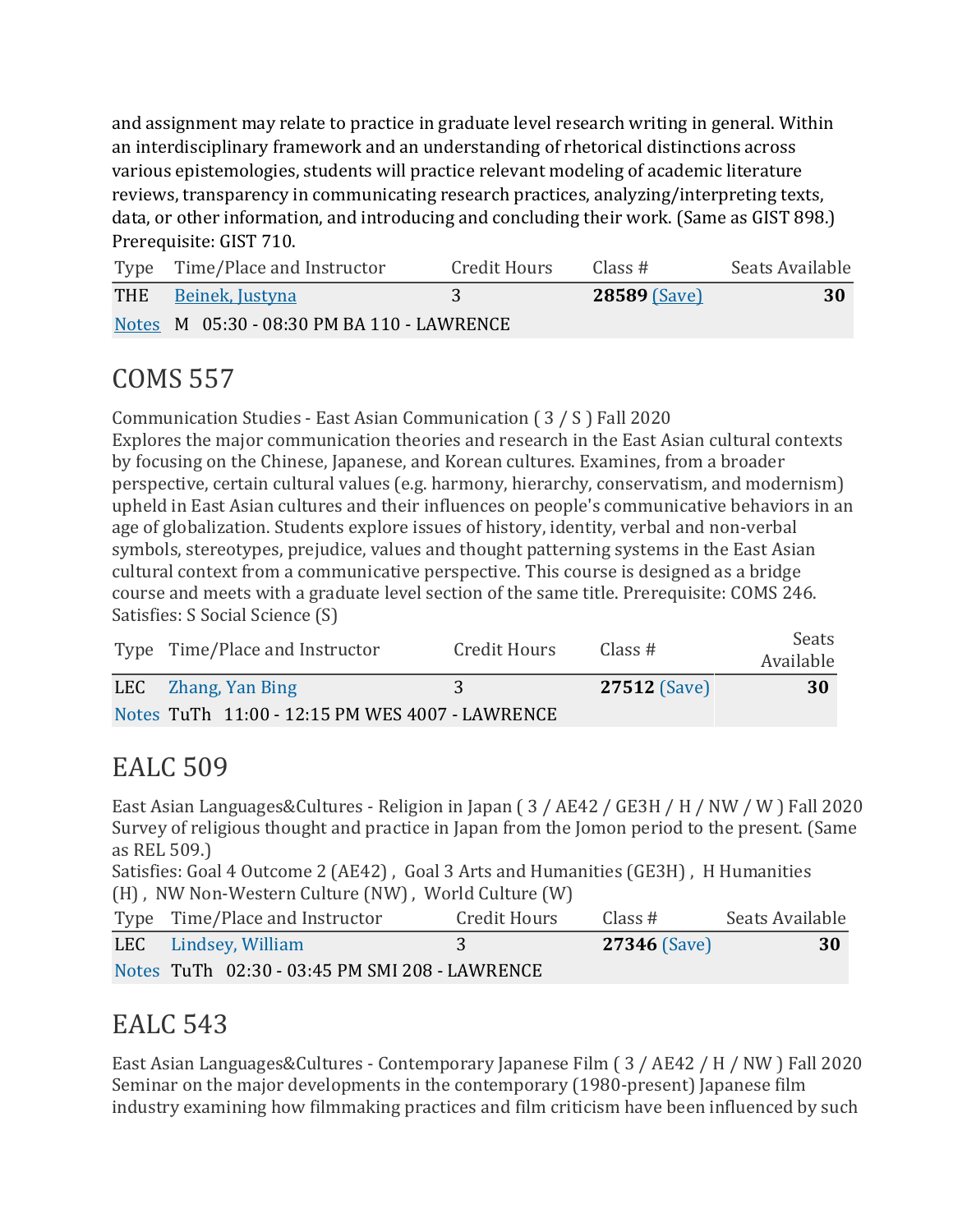issues as transnationalism, postcolonialism, critical race theory, postmodernism, and new media. We survey recent industrial and stylistic trends as well as key critical debates. Class discussion, reports, and individual research papers. The course is offered at the 500 and 700 levels, with additional assignments at the 700 level. (Same as FMS 543.) Prerequisite: Junior status.

| Satisfies: Goal 4 Outcome 2 (AE42), H Humanities (H), NW Non-Western Culture (NW) |                                             |              |                     |                 |
|-----------------------------------------------------------------------------------|---------------------------------------------|--------------|---------------------|-----------------|
|                                                                                   | Type Time/Place and Instructor              | Credit Hours | Class #             | Seats Available |
|                                                                                   | LEC Baskett, Michael                        | 3            | <b>28112 (Save)</b> | -30             |
|                                                                                   | Notes W 06:30 - 10:00 PM SUM 426 - LAWRENCE |              |                     |                 |

## EALC 561

East Asian Languages&Cultures - Colonial Korea ( 3 / H ) Fall 2020

This course examines the history, society, and culture of Korea from the end of the Choson dynasty through the colonial period (1920-1945) in its East Asian and global context. The course uses a multi-disciplinary approach, including history, anthropology, literature and film. Prerequisite: An introductory East Asian studies course, such as ECIV 104 or ECIV 304, or EALC 105; or consent of instructor. There are additional readings and more extensive writing assignments than in EALC 361. Not open to students with credit in EALC 361. Satisfies: H Humanities (H)

| Type Time/Place and Instructor               | Credit Hours | Class $#$           | Seats Available |
|----------------------------------------------|--------------|---------------------|-----------------|
| LEC Yun, Kyoim                               |              | <b>28373 (Save)</b> | <b>20</b>       |
| Notes MW 03:00 - 04:15 PM LIN 401 - LAWRENCE |              |                     |                 |

## EALC 570

East Asian Languages&Cultures - The Structure of Japanese (3 / H) Fall 2020 A detailed study of the phonological and grammatical structure of Japanese and the use of the language in social/cultural contexts. Primarily for students who want a linguistic knowledge of the language rather than a practical command of it. (Same as LING 570.) Satisfies: H Humanities (H)

| $5a$ usiics. II Humaniucs (II)                |              |                     |                 |
|-----------------------------------------------|--------------|---------------------|-----------------|
| Type Time/Place and Instructor                | Credit Hours | Class #             | Seats Available |
| LEC Minai, Utako                              |              | <b>28204 (Save)</b> | 30              |
| Notes TuTh 02:30 - 03:45 PM BL 206 - LAWRENCE |              |                     |                 |

## EALC 585

East Asian Languages&Cultures - Reform in Contemporary China ( 3 / AE42 / H / NW / W ) Fall 2020

Examines the epochal changes that have occurred in China from Deng Xiaoping's rise to power in 1978 to the present. Includes a focus on the historical background of the revolutionary period before examining the political and economic changes that spawned the 1989 "prodemocracy" movement at Tiananmen. The course includes an analysis of the events of the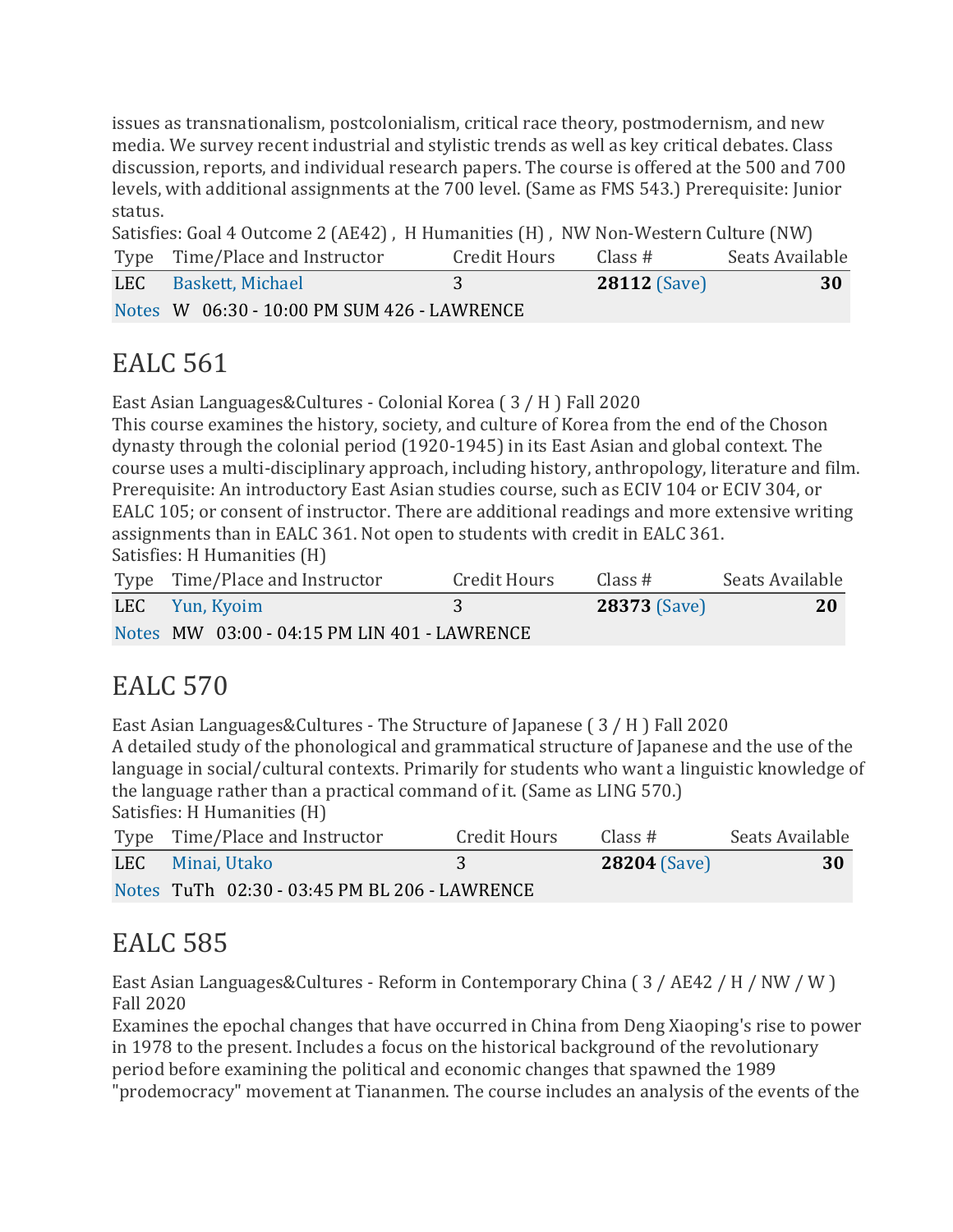1990s focusing on U.S.-China political and economic relations and the destabilizing effects of inflation, infrastructural reform, political and economic decentralization, and leadership succession. A previous course on China is helpful, but not mandatory. (Same as POLS 668.) Satisfies: Goal 4 Outcome 2 (AE42) , H Humanities (H) , NW Non-Western Culture (NW) , World Culture (W)

| Type Time/Place and Instructor              | Credit Hours | Class #             | Seats Available |
|---------------------------------------------|--------------|---------------------|-----------------|
| LEC Kennedy, John                           |              | <b>26352 (Save)</b> | 40              |
| Notes MW 12:30 - 01:45 PM BL 209 - LAWRENCE |              |                     |                 |

#### EALC 656

East Asian Languages&Cultures - Government&Politics East Asia ( 3 / AE42 / NW / S / W ) Fall 2020

A comparative examination of the contemporary political institutions, processes and ideas of China, Japan, and Korea. (Same as POLS 656.) Prerequisite: Junior level or consent of the instructor.

Satisfies: Goal 4 Outcome 2 (AE42) , NW Non-Western Culture (NW) , S Social Science (S) , World Culture (W)

| Type Time/Place and Instructor                | Credit Hours | Class #        | Seats Available |
|-----------------------------------------------|--------------|----------------|-----------------|
| LEC Nagao, Haruka                             | 3            | $26353$ (Save) |                 |
| Notes TuTh 09:30 - 10:45 AM FR 124 - LAWRENCE |              |                |                 |

## EALC 666

East Asian Languages&Cultures - Political Economy of East Asia ( 3 / S ) Fall 2020 This course provides basic understanding of fiscal, monetarist, and trade policies; how governments in East Asia use them to pursue growth; the extent to which these governments follow or controvert economics to pursue growth; and how the performances of economies in East Asia relate to the US and global economies. (Same as POLS 666.) Prerequisite: POLS 150. Satisfies: S Social Science (S)

| Type Time/Place and Instructor                | <b>Credit Hours</b> | Class #             | Seats Available |
|-----------------------------------------------|---------------------|---------------------|-----------------|
| LEC Nagao, Haruka                             |                     | <b>26963 (Save)</b> | 27              |
| Notes TuTh 09:30 - 10:45 AM FR 124 - LAWRENCE |                     |                     |                 |

## EALC 701

East Asian Languages&Cultures - Practicum in Teaching Chinese ( 1 ) Fall 2020 This course is required every semester for graduate teaching assistants in the Chinese language program in EALC. The course will cover applicable second language acquisition theories and principles of foreign language pedagogy and focus on teaching methodologies, instructional techniques, and development of pedagogical materials specific to the Chinese classroom. This class will be conducted in a seminar format. Prerequisite: Teaching appointment in the East Asian Languages and Cultures department.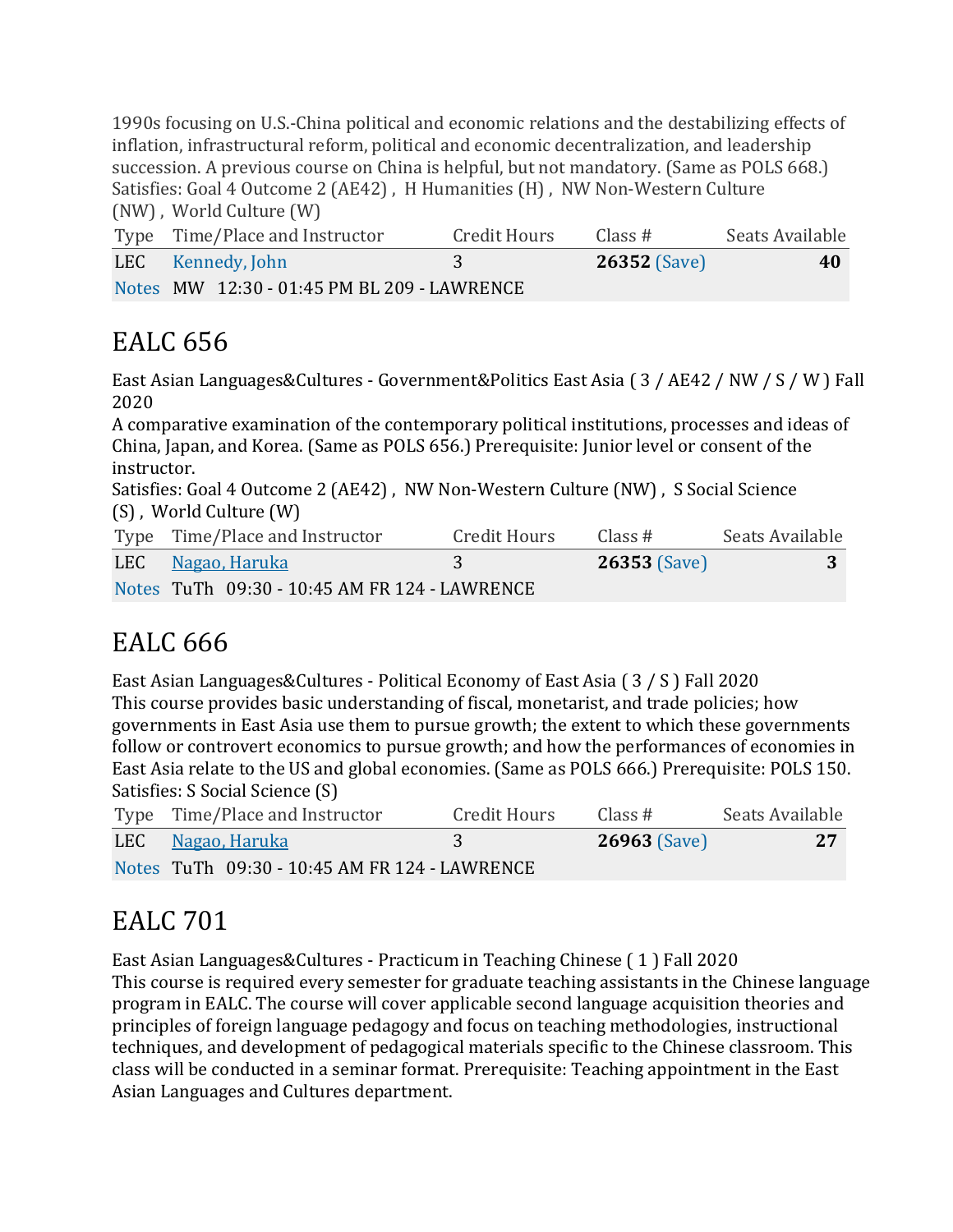|              | Type Time/Place and Instructor | Credit Hours Class # |                     | Seats Available |
|--------------|--------------------------------|----------------------|---------------------|-----------------|
|              | SEM Li, Yan                    |                      | <b>18729 (Save)</b> | 10              |
| <b>Notes</b> | APPT KULC APPT - LAWRENCE      |                      | Inst Req            |                 |

#### EALC 702

East Asian Languages&Cultures - Practicum in Teaching Japanese ( 1 ) Fall 2020 This course is required every semester for graduate teaching assistants in the Japanese language program in East Asian Languages and Cultures. The course will cover applicable second language acquisition theories and principles of foreign language pedagogy and focus on teaching methodologies, instructional techniques, and development of pedagogical materials specific to the, Japanese language classroom. This class will be conducted in a seminar format. Prerequisite: Teaching appointment in the East Asian Languages and Cultures department. Type Time/Place and Instructor Credit Hours Class # Seats Available SEM Naito [Billen,](https://classes.ku.edu/Classes/InstructorLink.action?searchTerm=QktPNUhNdlBjaDV4bFFtb1pSVkx0Zz09) Yuka 1 **18730** [\(Save\)](javascript:;) **10** [Notes](javascript:;) APPT KULC APPT - LAWRENCE Inst Req

## EALC 703

East Asian Languages&Cultures - Practicum in Teaching Korean ( 1 ) Fall 2020 This course is required every semester for graduate teaching assistants in the Korean language program in East Asian Languages and Cultures. The course will cover applicable second language acquisition theories and principles of foreign language pedagogy and focus on teaching methodologies, instructional techniques, and development of pedagogical materials specific to the Korean language classroom. This class will be conducted in a seminar format. Prerequisite: Teaching appointment in the East Asian Languages and Cultures department.

| Type         | Time/Place and Instructor | Credit Hours | Class #             | Seats Available |
|--------------|---------------------------|--------------|---------------------|-----------------|
|              | SEM Lee, Ji Yeon          |              | <b>18731 (Save)</b> | <b>10</b>       |
| <b>Notes</b> | APPT KULC APPT - LAWRENCE |              | Inst Req            |                 |

#### EALC 743

East Asian Languages&Cultures - Contemporary Japanese Film ( 3 ) Fall 2020 Seminar on the major developments in the contemporary (1980-present) Japanese film industry examining how filmmaking practices and film criticism have been influenced by such issues as transnationalism, postcolonialism, critical race theory, postmodernism, and new media. We will survey recent industrial and stylistic trends as well as key critical debates. Class includes discussion, reports, and individual research papers. This course is offered at the 500 and 700 levels, with additional assignments at the 700 level. (Same as FMS 743.)

| Type Time/Place and Instructor              | Credit Hours | Class #             | Seats Available |
|---------------------------------------------|--------------|---------------------|-----------------|
| <b>SEM</b> Baskett, Michael                 |              | <b>28111 (Save)</b> | 30              |
| Notes W 06:30 - 10:00 PM SUM 426 - LAWRENCE |              |                     |                 |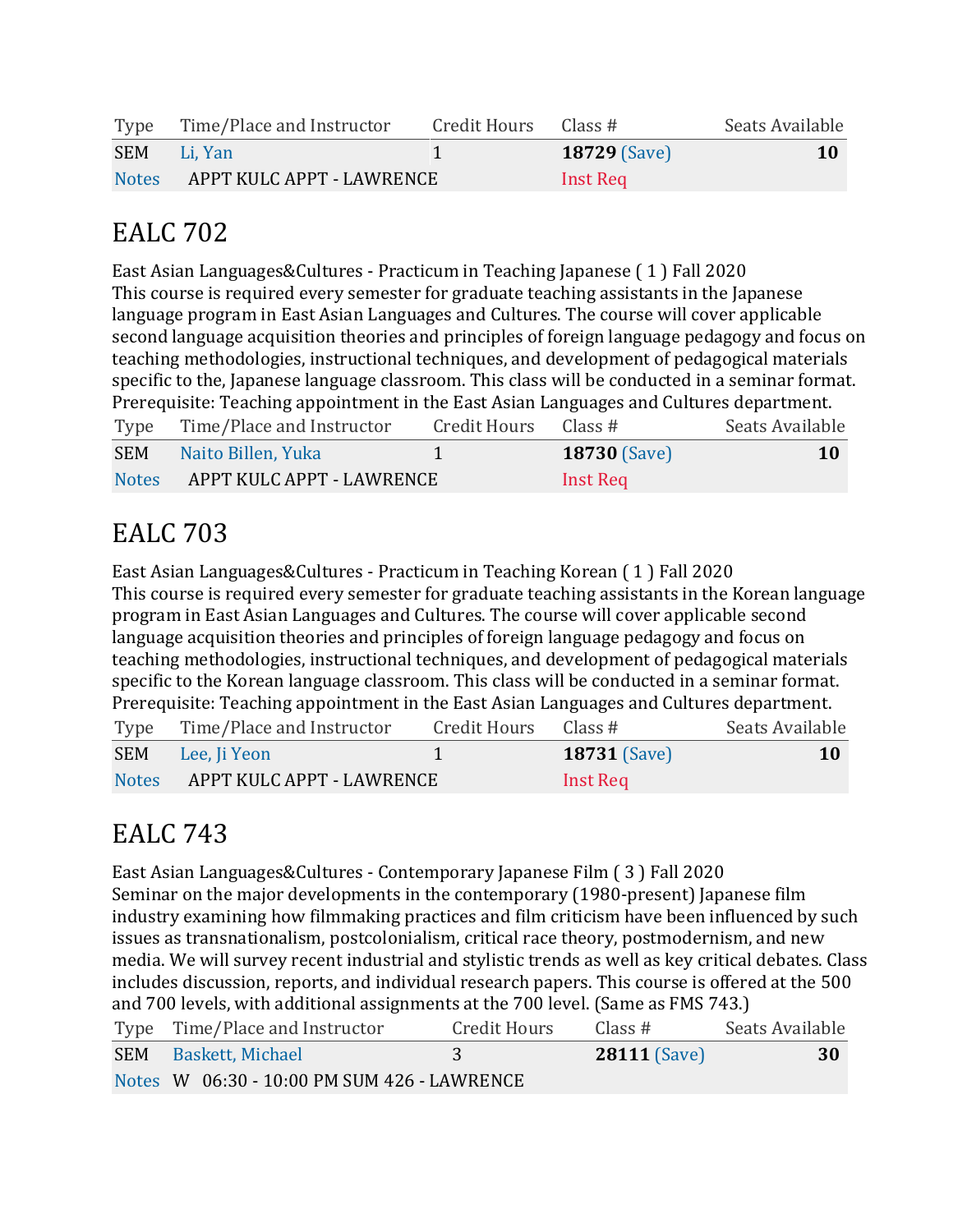## EALC 801

East Asian Languages&Cultures - Directed Readings ( 1-5 ) Fall 2020

Designed to meet the needs of advanced students whose study in East Asian studies cannot be met with regular courses. Prerequisite: Consent of instructor.

| Type         | Time/Place and Instructor | <b>Credit Hours</b> | Class #             | Seats Available |
|--------------|---------------------------|---------------------|---------------------|-----------------|
| <b>RSH</b>   | Childs, Maggie            | $1 - 5$             | <b>16532 (Save)</b> | 5               |
| <b>Notes</b> | APPT KULC APPT - LAWRENCE |                     | <b>Inst Req</b>     |                 |
| <b>RSH</b>   | Gerbert, Elaine           | $1 - 5$             | 20788 (Save)        | 1               |
| <b>Notes</b> | APPT KULC APPT - LAWRENCE |                     | <b>Inst Req</b>     |                 |
| <b>RSH</b>   | Kennedy, John             | $1 - 5$             | <b>18670 (Save)</b> | 1               |
| <b>Notes</b> | APPT KULC APPT - LAWRENCE |                     | <b>Inst Req</b>     |                 |
| <b>RSH</b>   | McMahon, Keith            | $1 - 5$             | 22809 (Save)        | 1               |
| <b>Notes</b> | APPT KULC APPT - LAWRENCE |                     | <b>Inst Req</b>     |                 |
| <b>RSH</b>   | <b>Williams, Crispin</b>  | $1 - 5$             | <b>17039 (Save)</b> | 5               |
| <b>Notes</b> | APPT KULC APPT - LAWRENCE |                     | <b>Inst Req</b>     |                 |
| <b>RSH</b>   | Yun, Kyoim                | $1 - 5$             | <b>17011 (Save)</b> | 5               |
| <b>Notes</b> | APPT KULC APPT - LAWRENCE |                     | <b>Inst Req</b>     |                 |

#### EALC 899

#### East Asian Languages&Cultures - Thesis ( 1-6 ) Fall 2020 An inquiry into the source material upon a specific subject.

| Type         | Time/Place and Instructor Credit Hours |         | Class $#$           | Seats Available |
|--------------|----------------------------------------|---------|---------------------|-----------------|
| THE          | Childs, Maggie                         | $1 - 6$ | <b>10975 (Save)</b> | 5               |
| <b>Notes</b> | APPT KULC APPT - LAWRENCE              |         | Inst Req            |                 |
| THE          | Gerbert, Elaine                        | $1 - 6$ | <b>10976 (Save)</b> | 5               |
| <b>Notes</b> | APPT KULC APPT - LAWRENCE              |         | <b>Inst Req</b>     |                 |
| <b>THE</b>   | Greene, Megan                          | $1 - 6$ | 14355 (Save)        | $\mathbf 1$     |
| <b>Notes</b> | APPT KULC APPT - LAWRENCE              |         | <b>Inst Req</b>     |                 |
| <b>THE</b>   | Kennedy, John                          | $1 - 6$ | 17574 (Save)        | 1               |
| <b>Notes</b> | APPT KULC APPT - LAWRENCE              |         | <b>Inst Req</b>     |                 |
| THE          | McMahon, Keith                         | $1 - 6$ | <b>10977</b> (Save) | 5 <sup>5</sup>  |
| <b>Notes</b> | APPT KULC APPT - LAWRENCE              |         | Inst Req            |                 |
| <b>THE</b>   | Rath, Eric                             | 1-6     | <b>13445 (Save)</b> | 5               |
| <b>Notes</b> | APPT KULC APPT - LAWRENCE              |         | <b>Inst Req</b>     |                 |
| THE          | <b>Williams, Crispin</b>               | $1 - 6$ | 14356 (Save)        | 3               |
| <b>Notes</b> | APPT KULC APPT - LAWRENCE              |         | <b>Inst Req</b>     |                 |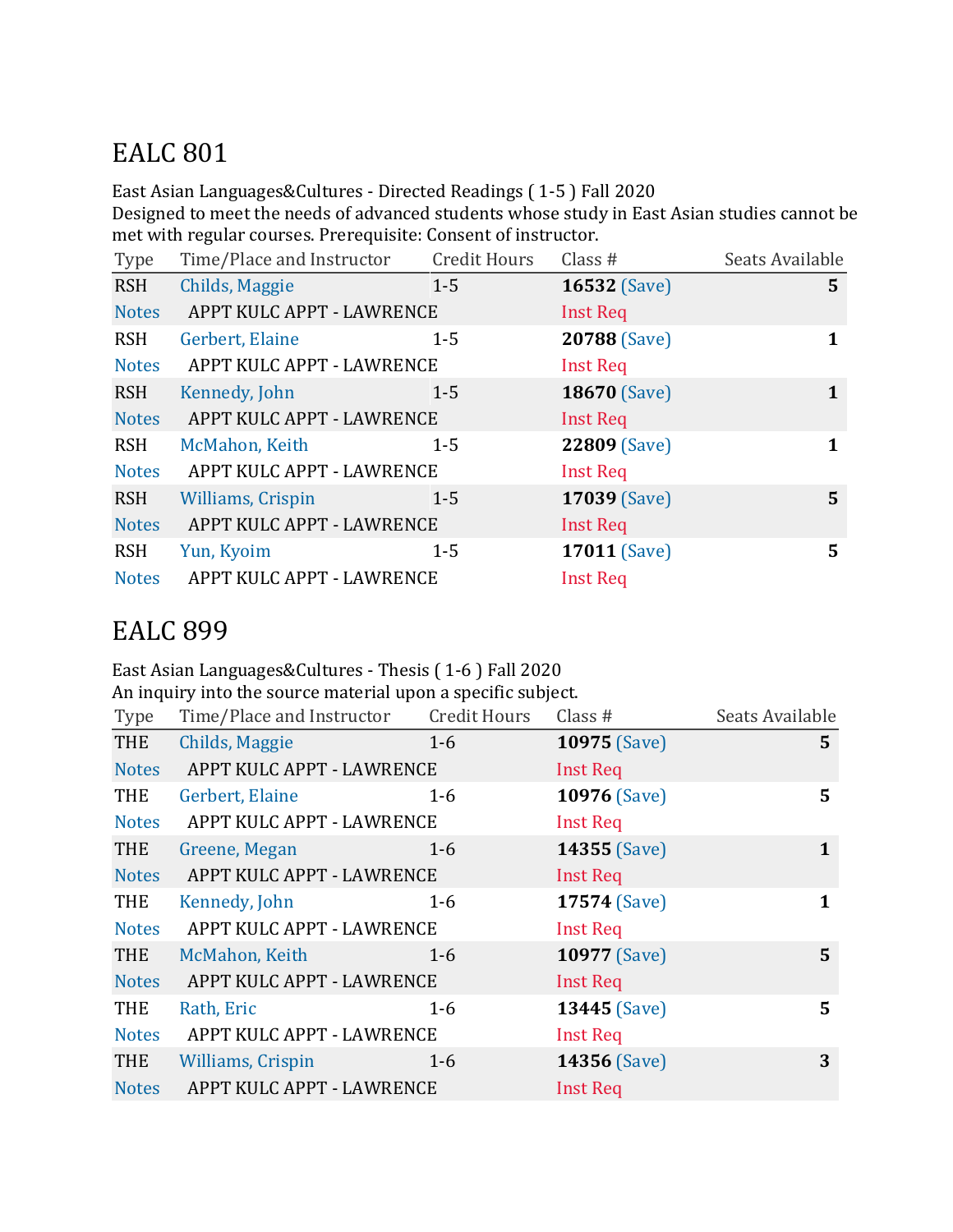| THE          | Xiao, Hui                 | $1 - 6$ | <b>18078 (Save)</b> | 5. |
|--------------|---------------------------|---------|---------------------|----|
| <b>Notes</b> | APPT KULC APPT - LAWRENCE |         | Inst Req            |    |
|              | THE Yun, Kyoim            | $1 - 6$ | <b>17575 (Save)</b> |    |
| <b>Notes</b> | APPT KULC APPT - LAWRENCE |         | Inst Req            |    |

#### HA 540

History of Art - Specl Sdy Asian Art Befr 1900: ( 1-6 / H ) Fall 2020 This course is designed for the study of special topics in Asian art before 1900, including courses taken through study abroad. May be repeated for credit if content varies. The course is taught at the 300 and 500-levels with additional work required at the 500-level. Same topic may not be taken at both the 300 and 500-levels. Prerequisite: An appropriate introductory-level course in Asian art history, or consent of the instructor Satisfies: H Humanities (H)

|           | Type Time/Place and Instructor              | Credit<br>Hours | Class $#$                 | Seats<br>Available |
|-----------|---------------------------------------------|-----------------|---------------------------|--------------------|
|           | LEC Topic: Gardens of Japan & China McNair, |                 | <b>28297 (Sav)</b><br>e l | 25                 |
| Note<br>s | TuTh 01:00 - 02:15 PM SMA 208 - LAWRENCE    |                 |                           |                    |

## HA 550

History of Art - Capstone in Art History: ( 3 / AE61 / BGSC / H ) Fall 2020

An advanced course dedicated to the in-depth study of special topics in art history. Students conduct research on a question within the parameters of the course topic and produce a research product that integrates knowledge from within the discipline of art history or in combination with other disciplines to generate new ideas. May be repeated for credit if content varies. Prerequisite: Junior or senior standing and twelve hours of art history, or consent of the instructor.

Satisfies: Goal 6 Outcome 1 (AE61) , BGS Career Course (BGSC) , H Humanities (H)

|            | Type Time/Place and Instructor                     | Credit<br>Hours | Class $#$           | <b>Seats</b><br>Available |
|------------|----------------------------------------------------|-----------------|---------------------|---------------------------|
| <b>LEC</b> | Topic: Buddhist Art of Korea Stiller, Maya         | 3               | <b>20831 (Save)</b> | 5                         |
|            | Notes MW 09:30 - 10:45 AM SMA 208 - LAWRENCE       |                 | <b>Inst Req</b>     |                           |
| <b>LEC</b> | Topic: Asian Americans &<br>Diasporas Kaneko, Maki | 3               | <b>21248 (Save)</b> |                           |
|            | Notes MW 11:00 - 12:15 PM SMA 208 - LAWRENCE       |                 | Inst Req            |                           |
| <b>LEC</b> | Topic: Gardens of Japan & China McNair,<br>Amy     | 3               | <b>22126 (Save)</b> |                           |
|            | Notes TuTh 01:00 - 02:15 PM SMA 208 - LAWRENCE     |                 | <b>Inst Req</b>     |                           |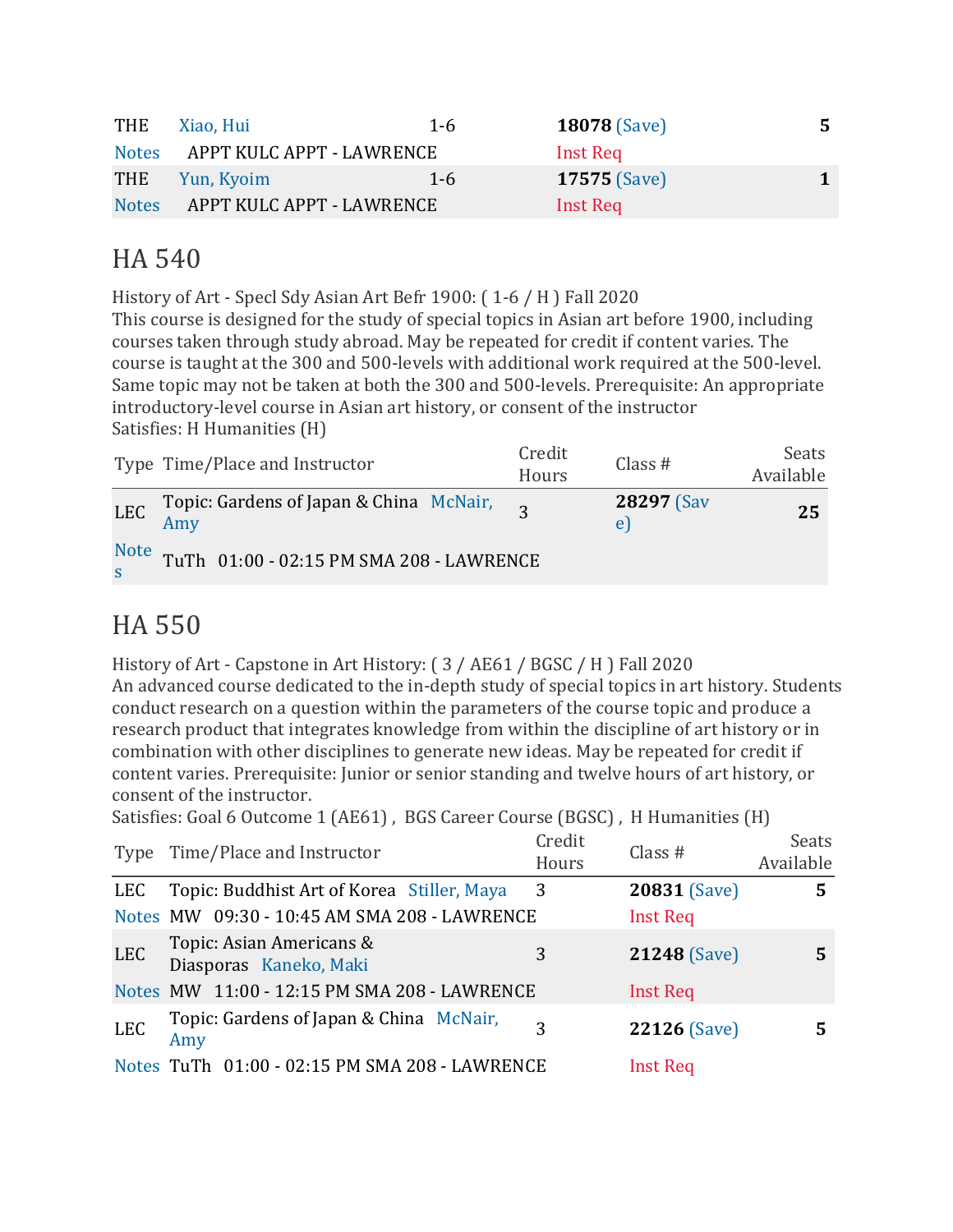# HA 561

#### History of Art - Buddhist Art of Korea ( 3 / H ) Fall 2020

Introduction to the history of Buddhist temple buildings, paintings, sculptures and illuminated hand-scrolls in Korea from the 4th through the 19th centuries, with special emphasis on their stylistic, geographical, social, devotional and literary contexts. Current theories and controversies pertinent to the history and study of Korean Buddhist art are also addressed. Not open to students who have taken HA 361. Work requirements will be greater for students enrolled at the 500 level than at the 300 level. (Same as REL 511.) Prerequisite: A college level introduction to Asian art history, or consent of instructor. Satisfies: H Humanities (H)

| Type Time/Place and Instructor               | Credit Hours | Class #            | Seats Available |
|----------------------------------------------|--------------|--------------------|-----------------|
| LEC Stiller, Maya                            |              | <b>22128 (Save</b> | 25              |
| Notes MW 09:30 - 10:45 AM SMA 208 - LAWRENCE |              |                    |                 |

## HA 591

History of Art - Special Study in Asian Art: ( 1-6 / H ) Fall 2020

This course is designed for the study of special topics in Asian art, including courses taken through study abroad. May be repeated for credit if content varies. Same topic may not be taken at both the 300 and 500-levels. Prerequisite: An appropriate introductory-level course in art history or Asian Studies, or consent of the instructor. Satisfies: H Humanities (H)

|              | Type Time/Place and Instructor                                         | Credit<br>Hours | Class $#$          | Seats<br>Available |
|--------------|------------------------------------------------------------------------|-----------------|--------------------|--------------------|
| <b>LEC</b>   | Topic: Modern Korean Art & Culture Stiller,<br>Maya                    |                 | <b>28991 (Save</b> | 10                 |
| <b>Notes</b> | APPT ONLNE KULC - LAWRENCE<br>W 06:00 - 07:15 PM ONLNE ZOOM - LAWRENCE |                 | Inst Req           |                    |

## HA 788

History of Art - Proseminar in Japanese Art ( 3 ) Fall 2020

Critical analysis of readings on selected topics in Japanese art. May be repeated for credit up to a maximum of 12 hours. Prerequisite: Consent of instructor.

| Type Time/Place and Instructor              | Credit Hours | Class $#$           | Seats Available |
|---------------------------------------------|--------------|---------------------|-----------------|
| SEM Kaneko, Maki                            |              | <b>22139 (Save)</b> | 15              |
| Notes W 02:30 - 05:00 PM SMA 207 - LAWRENCE |              | Inst Req            |                 |

#### HA 990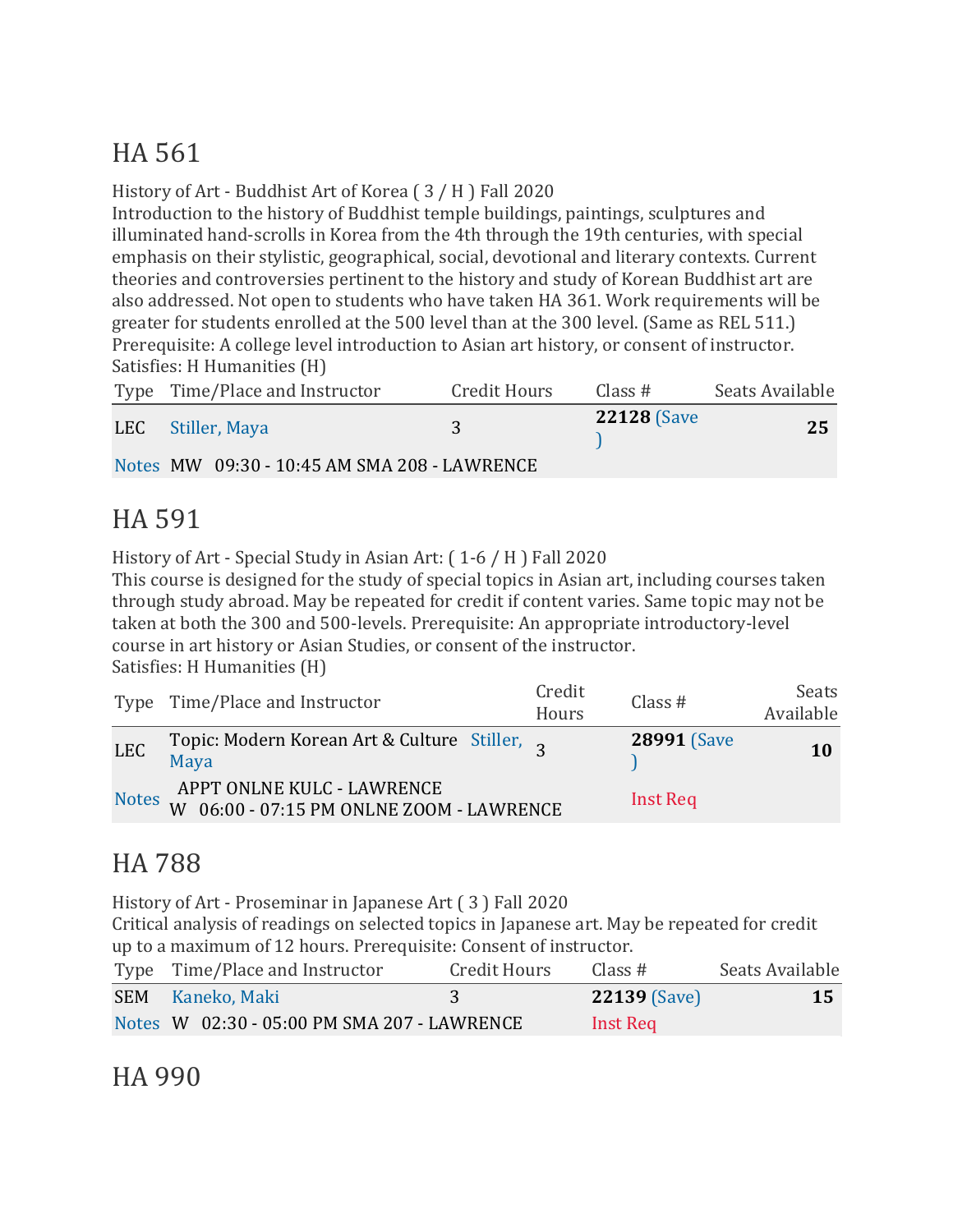History of Art - Seminar in Japanese Art: ( 3 ) Fall 2020

A concentrated study of one or two artists, monuments or movements. Different topics are offered in different semesters. May be repeated for credit up to a maximum of 12 credit hours.

| Type Time/Place and Instructor              | Credit Hours Class # |                     | Seats Available |
|---------------------------------------------|----------------------|---------------------|-----------------|
| SEM Topic: Nihonga Kaneko, Maki             |                      | <b>22140 (Save)</b> | 15              |
| Notes W 02:30 - 05:00 PM SMA 207 - LAWRENCE |                      | Inst Req            |                 |

#### HIST 510

History - Topics in Non-Western History: ( 3 / H ) Fall 2020

A study of a specialized theme or topic in non-Western History. Students will examine major issues and methods of historical research through the study of a specific historical period or topical area. This course grants HIST Category II credit. May be repeated for credit when topic varies. Prerequisite: Successful completion of a history course numbered below 500, or permission of instructor.

Satisfies: H Humanities (H)

| Type Time/Place and Instructor                   | Credit<br>Hours Class # | Seats Available |
|--------------------------------------------------|-------------------------|-----------------|
| LEC Topic: Buddhist Art of Korea Stiller, Maya 3 | <b>26419 (Save)</b>     | 25              |
| Notes MW 09:30 - 10:45 AM SMA 208 - LAWRENCE     |                         |                 |

#### HIST 800

History - Readings in: ( 1-8 ) Fall 2020 Prerequisite: Consent of instructor.

| Type         | Time/Place and Instructor               | Credit Hours Class # |                     | <b>Seats</b><br>Available |
|--------------|-----------------------------------------|----------------------|---------------------|---------------------------|
| <b>RSH</b>   | Topic: Chna Globl Prspctv Greene, Megan | $1-8$                | <b>13773 (Save)</b> | 6                         |
| <b>Notes</b> | APPT KULC APPT - LAWRENCE               |                      | <b>Inst Req</b>     |                           |
| <b>RSH</b>   | Topic: Japanese Texts Rath, Eric        | $1-8$                | 18728 (Save)        | 5                         |
| <b>Notes</b> | APPT KULC APPT - LAWRENCE               |                      | <b>Inst Req</b>     |                           |
| <b>RSH</b>   | Topic: Pre-Modern Japan Rath, Eric      | $1 - 8$              | 11575 (Save)        | 5                         |
| <b>Notes</b> | APPT KULC APPT - LAWRENCE               |                      | <b>Inst Req</b>     |                           |

#### LAW 841

Law - Chinese Law ( 2-3 ) Fall 2020

This course will explore the role of law in contemporary Chinese society from a historical and comparative perspective. This course complements (but is independent of) Law 879. The focus of the course is on China's administrative and legal institutions and legal reform efforts since 1978, with some coverage of China's traditional legal order and the historical influences